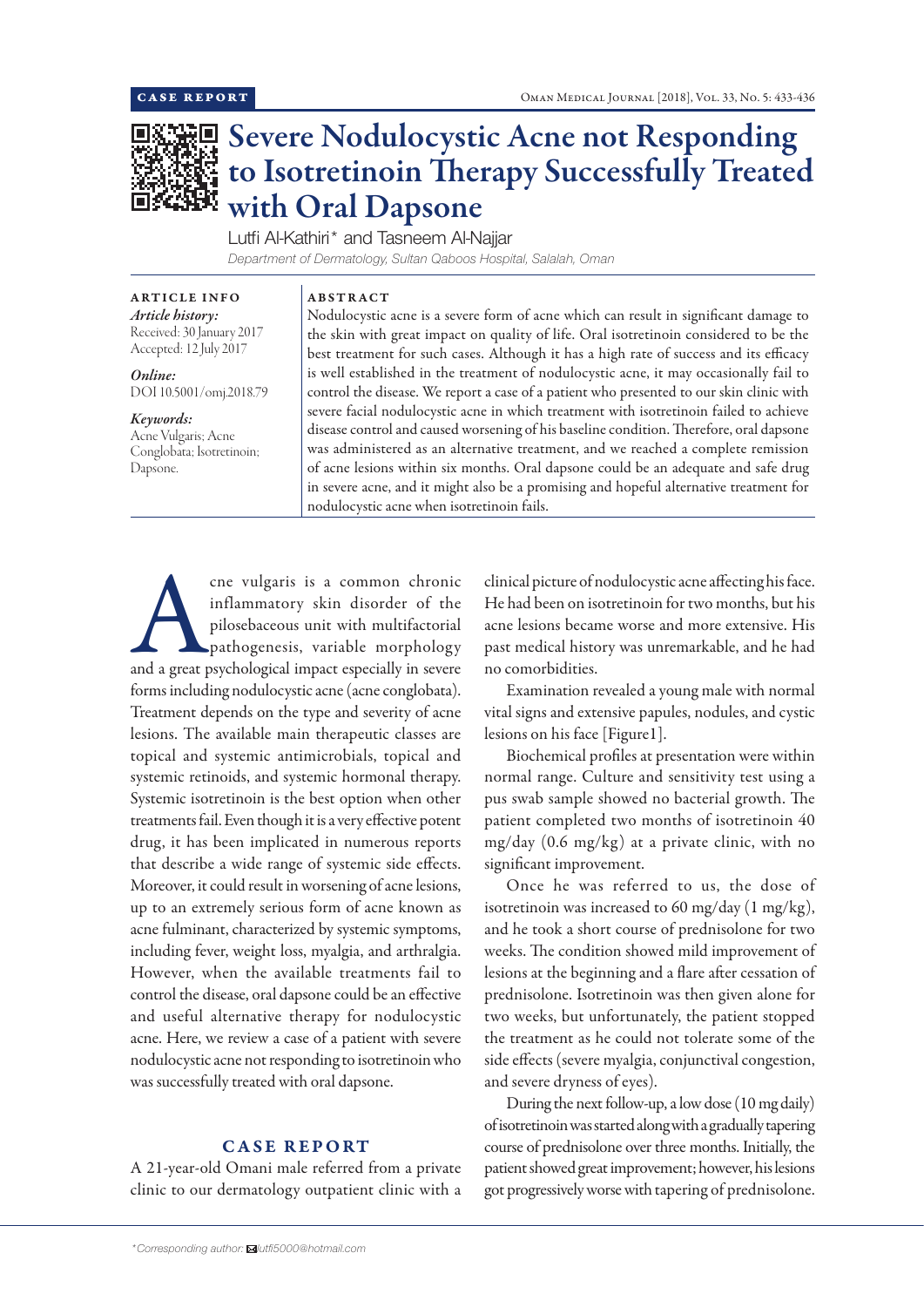

Figure 1: Extensive facial papules, nodules, and cystic lesions.



Figure 2: Resolution of nodulocystic acne after six months of treatment with oral dapsone.



Figure 3: At one-year follow-up, no recurrence of nodulocystic acne was observed.

Because of unresponsiveness to isotretinoin and long-term use of prednisolone, these treatments were stopped, and the patient was started on systemic antibiotics and topical treatments which yielded the same results.

Finally, oral dapsone was introduced along with topical benzoyl peroxide (BPO) 2.5%. Laboratory tests including complete blood count and glucose-6 phosphate dehydrogenase (G6PD) were performed before starting and during treatment with dapsone and were within normal range.

Dapsone was given for a total period of six months, initially 100 mg daily for four months then 50 mg daily for another two months. After six months, clear improvement of lesions was noticed, and good control of condition was achieved [Figure 2].

Follow-up after one year showed no recurrence, except for few occasional acne lesions which were controlled with BPO 2.5% gel [Figure 3].

### DISCUSSION

Acne is the most common chronic skin disorder among adolescents affecting about 85% of teenagers.<sup>1</sup> It has both financial and psychosocial impact; the latter increases significantly with the severity of the disease.2 Treating severe forms of acne including nodulocystic acne is challenging and always requires systemic treatment.3 Different therapeutic options are available including oral antibiotics, hormonal antiandrogens for female patients, oral isotretinoin, and other combination treatments.<sup>4</sup>

Systemic isotretinoin is an extremely useful drug for the treatment of not only severe refractory acne but also moderate acne that fails to respond to conventional therapy or that produces physical

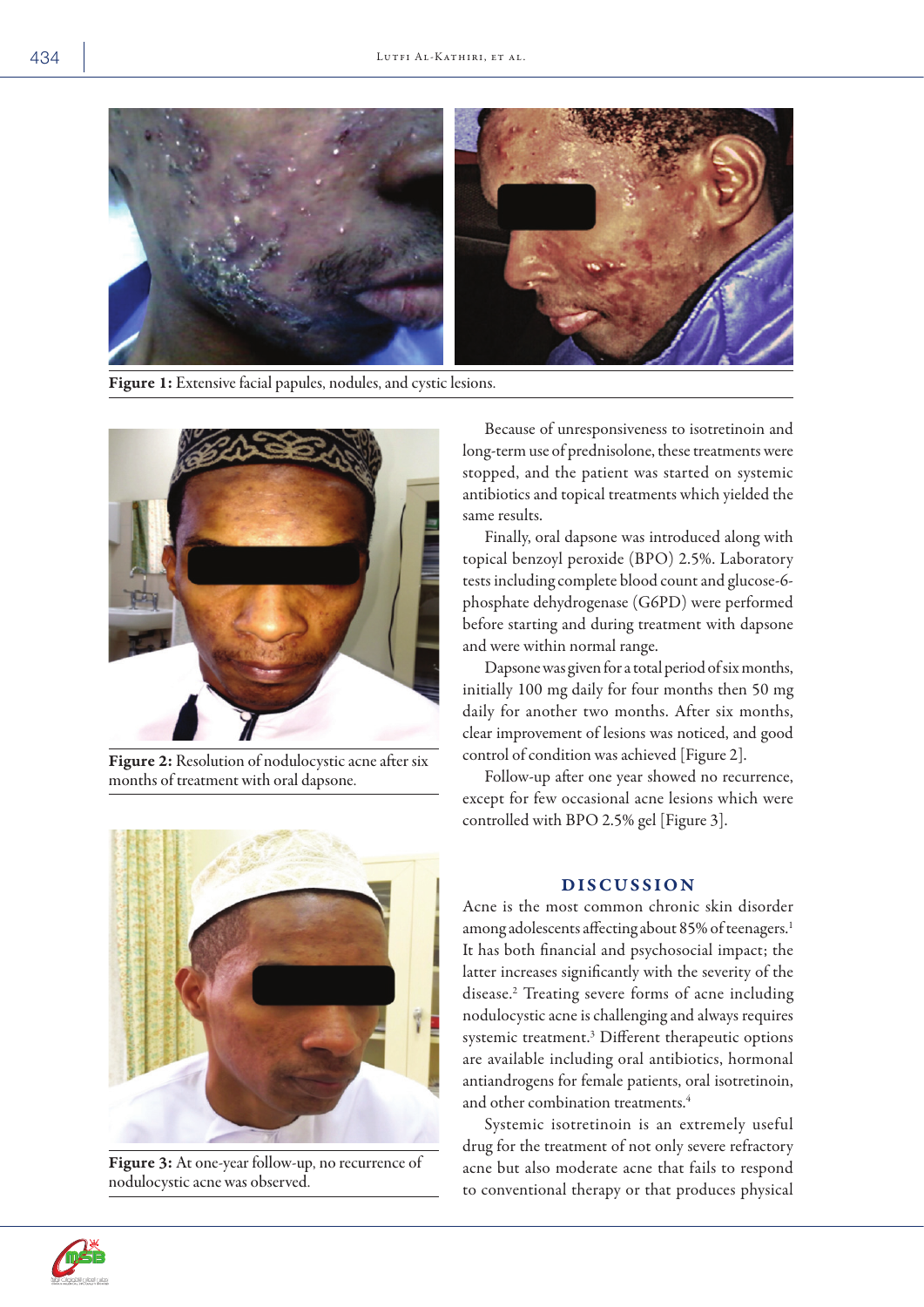scarring or significant psychological distress.<sup>5,6</sup> It is considered the only drug which changes the course of the disease permanently in severe forms as well as the only drug that targets all four pathogenesis of acne.<sup>1,3</sup> It reduces sebaceous gland size, sebum secretion, comedone formation, and follicular colonization of *Propionibacterium acnes*. 6 However, the reported serious systemic side effects from isotretinoin usage such as liver damage, depression, behavioral change, suicidality, and teratogenicity have created an obstacle to its use as it has been recommended by many clinicians to restrict such treatment for those with severe recalcitrant acne.<sup>1,6</sup>

Dapsone is of primary importance in the treatment of leprosy. It has also been used in a wide variety of skin disorders; for instance, dermatitis herpetiformis, neutrophilic dermatosis, and autoimmune bullous dermatoses.7

The mechanism of action of dapsone is most likely related to its duality to act as a chemotherapeutic agent as well as anti-inflammatory. The antibacterial action is usually bacteriostatic and seems to mimic sulfonamides (competitive inhibition of the enzyme necessary for the synthesis of folic acid). This antimicrobial activity against *P. acnes* is usually low (comparable with anti-inflammatory effects).<sup>7</sup> The precise anti-inflammatory mechanism remains unclear. Recent investigation shows that dapsone alone (and through its metabolites) has similarities to nonsteroidal anti-inflammatory drugs.<sup>8</sup> Dapsone also appears to inhibit chemoattractant signaling, which prevents neutrophil recruitment at the site of inflammation.9 There is also evidence that dapsone inhibits the myeloperoxidase enzyme system in neutrophils, which produce reactive oxygen species that not only kill micro-organisms but also cause tissue damage and inflammation.<sup>10</sup>

Topical dapsone 5% recently received Food and Drug Administration approval for the treatment of acne vulgaris. It showed modest to moderate efficacy in clinical trials, primarily in the reduction of inflammatory lesions.<sup>11</sup> By contrast, there are only a few case reports on using oral dapsone as a treatment for severe acne, most likely due to its wellknown systemic side effects including hemolytic anemia and methemoglobinemia, which can be prevented by checking G6PD levels before dapsone administration along with close monitoring of the patient by performing regular routine laboratory tests and clinical examinations over time. These

reports demonstrated that oral dapsone might be a useful and effective alternative therapy in severe acne when other treatments are unsuccessful.<sup>12,13</sup>

Comparison between oral dapsone and isotretinoin was carried out in a randomized, prospective trial in 1988 when isotretinoin was a newly introduced therapy.14 This study proved that isotretinoin remains superior to oral dapsone in the treatment of nodulocystic acne, as oral dapsone produce no significant effect either on sebum excretion rate or skin surface microflora compared with isotretinoin, along with the striking feature of isotretinoin which is the prolonged remission period following completion of therapy.<sup>14</sup>

Based on our report and existing literature, it is worthy to highlight that oral dapsone could be an effective alternative to isotretinoin in severe acne refractory to isotretinoin and other systemic drugs provided that close monitoring of laboratory blood tests are performed regularly, because of the potential systemic side effects.

## **CONCLUSION**

Nodulocystic acne is a severe form of acne affecting face, chest, and back. Systemic isotretinoin is a well-established treatment for severe acne, and it is superior to any other therapy. Nevertheless, we may consider using oral dapsone as an alternative therapy for severe acne when isotretinoin and other topical and systemic treatments fail to achieve disease resolution.

#### *Disclosure*

The authors declared no conflicts of interest.

#### references

- 1. Knutsen-Larson S, Dawson AL, Dunnick CA, Dellavalle RP. Acne vulgaris: pathogenesis, treatment, and needs assessment. Dermatol Clin 2012 Jan;30(1):99-106, viii-ix.
- 2. AL-Shidhani A, Al-Rashdi S, Al-Habsi H, Rizvi S. Impact of acne on quality of life of students at Sultan Qaboos University. OMJ 2015;(30)1:42-47.
- 3. Zouboulis CC, Bettoli V. Management of severe acne. Br J Dermatol 2015 Jul;172(Suppl 1):27-36.
- 4. Zaenglein AL, Pathy AL, Schlosser BJ, Alikhan A, Baldwin HE, Berson DS, et al. Guidelines of care for the management of acne vulgaris. J Am Acad Dermatol 2016 May;74(5):945- 973.e33.
- 5. Titus S, Hodge J. Diagnosis and treatment of acne. Am Fam Physician 2012 Oct;86(8):734-740.
- 6. Rigopoulos D, Larios G, Katsambas AD. The role of isotretinoin in acne therapy: why not as first-line therapy? facts and controversies. Clin Dermatol 2010 Jan-Feb;28(1):24-30.